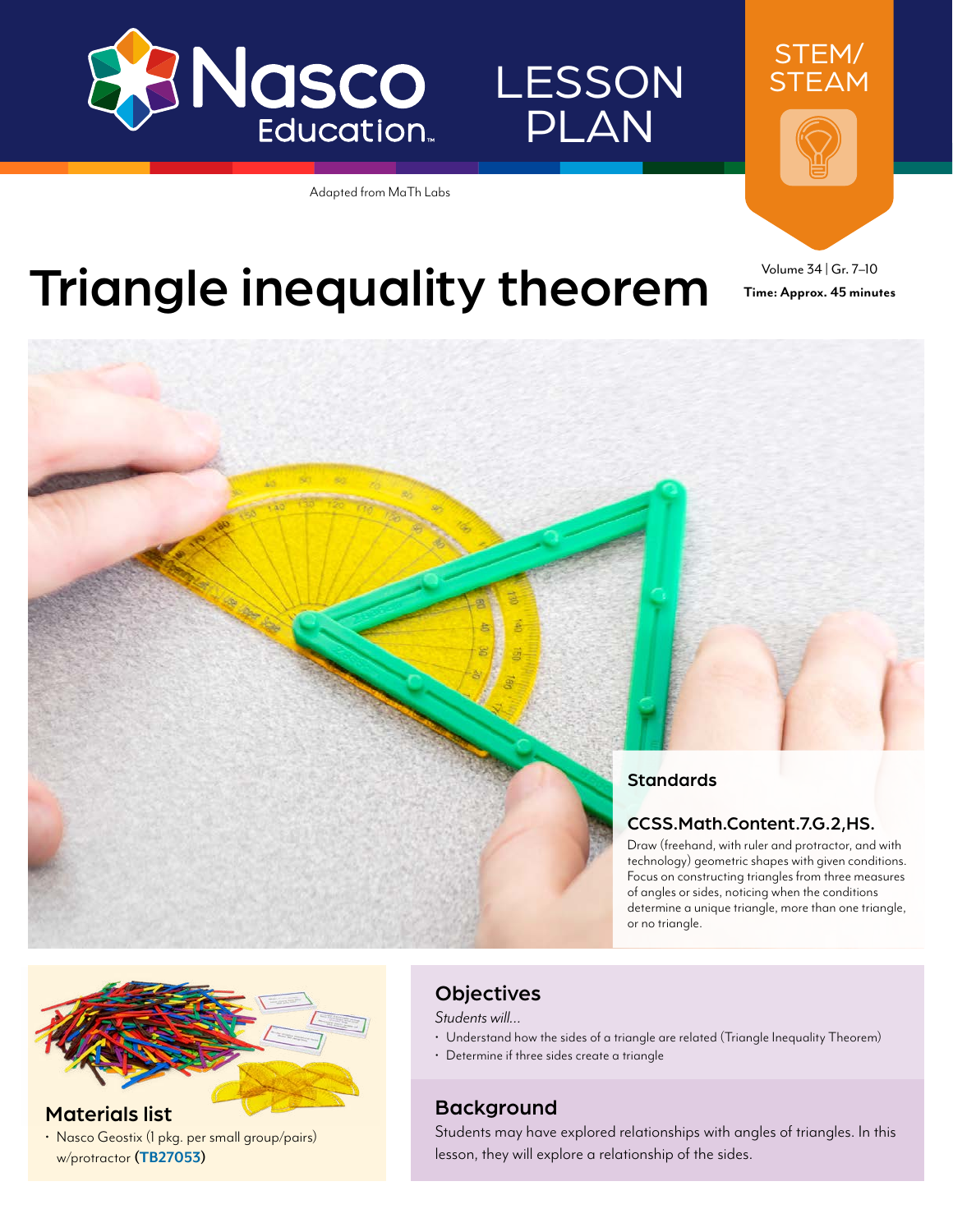#### Question

How are the three side lengths of a triangle related?

#### Launch (8-10 minutes)

Have students explore the Geostix by creating various triangles that snap together.

Ask: "What do you notice?" Discuss that triangles have three vertices, 3 sides and 3 angles. You can record what they noticed on the board.

#### Explore activity (20-25 minutes)

Students will begin by building various triangles with the Geostix. They will be guided to use specific colors of the Geostix that make triangles and two examples that don't. Upon their sort, they are asked to take the triangles apart and lay two from end to end next to the red Geostix. The goal is that they notice the two smaller sides have to be longer than the third in order to create a triangle. (Triangle inequality theorem)

#### Summarize (8-10 minutes)

As a class, discuss what students noticed and the questions they asked. Spend about 10 minutes discussing their ideas and observations/conclusions. During closure, debate if certain side lengths will create a triangle such as 5, 5, 10 or fractional sides such as .5, .5, and 1.

#### Check for understanding

- 1. Have pairs or small groups explain their thinking as the teacher circulates and facilitates the exploration.
- 2. Have students explain how the sides in a triangle compare to that of a quadrilateral.
- 3. Have students share any more ideas they want to investigate.

#### Extension

The teacher may ask students to consider if there is a relationship of the side lengths of specific triangles such as right triangles. This may lead to an exploration of the Pythagorean Theorem.